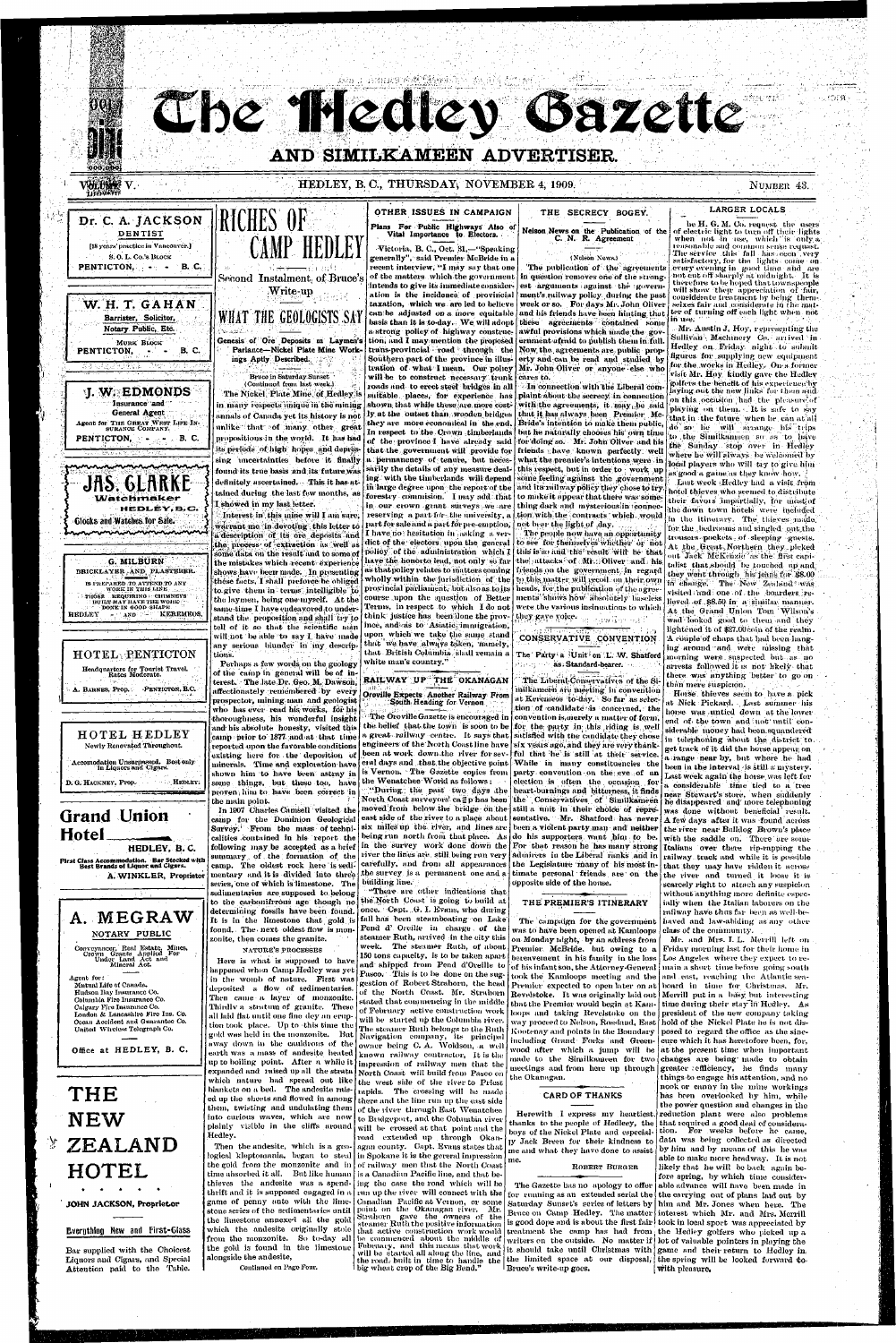

for all sorts of omissions, and now that in the railway policy they are doing in a mild way something of the same kind of thing that John wanted them to do, he is of opinion now that it is all wrong. One thing, however he can count on is that while he may have forgotten many of the things he had said, his opponents have not forgotten them and will take good care to remind him of them at very inconvenient times. John is in for a heap of heckling before he gets through with this campaign.

The joint committees appointed by the governing bodies of the Presbyterian, Methodist and Congregational churches have finished their work and agreed handling through traffic. The on a doctrinal basis of union. The document which contains the Canadian Northern is fourthe articles of faith agreed upon fifths of one per cent. That is an interesting one to examine maximum has been carried by and goes to show that when them westward all across the men get together with an honest desire to come to an  $\vert$  to fall down on it now when so agreement they can generally near the coast. By using the arrive at one that may satisfy Fraser they can maintain it, all parties concerned. It shows but by going over Hope Mounalso that so far as the Methodist tain they would have to exceed and Presbyterian bodies are concerned they were all the time much more nearly together than they imagined they were. In fact a Presbyterian on reading the dectrinal basis drawn up by the committee could scarcely believe that he was not reading a synopsis of doctrines of his own church for he would recognize in it even the very, words and phrases he had memorized in youth from the shorter catechism and if there be any omissions from the Westminster confession said omissions will on closer exami- centage of its profit in the low nation be found to figure better | flat gradient.

 $\sim 10^{10}$  m

stunce, was bent on having immediate connection between the coast and the Similkameen by way of Hope Mountains, and it was he who originated the idea of a joint road down the Coquihalla for the Canadian Northern and Great Northern and did all in his power to induce those railways to go in for. that plan. It is generally believed that he found the Great Northern agreeable to the scheme but the Canadian Northern had an ambition that stood in the way. That ambition was none other than to have the lowest gradients of any transcontinental line, and the railway that has that will undoubtly have a great advantage over all others in securing and maximum gradient allowed by continent and they do not want one percent. Facts are stubborn things and no matter how much we would like to see things otherwise we must allow others to consider their own interests as well as ours. For a fast time passenger line the road that uses the Coquihalla route will have the advantage in the shorter distance and less time to make the run; but the road that is after the more profitable through freight traffic must look to find a considerable per-

EXAMINATION for the position of Insector of Steam Bollers and Machinery, under the "Steam Bollers Inspection Act, 1901, will be held at the Parliament Buildings. Victoria, commencing November 8th, 1909, Application and ins A POLICY IN THIS COM-HUGH CAMPBELL. PANY PAYS Ashnola, Oct. 8th, 1909.  $39-1$ **JOHN PECK,** Chief Inspector of Machinery  $\approx$  You are invited to join its **NOTICE** Now Westminster, B. C. ever-expanding household, to become in partner in its ever-NOTICE is hereby given that, thirty days<br>
R. C., intend to apply to the superintendent of<br>
B. C., intend to apply to the superintendent of<br>
provincial police, F. S. Hussey, of Victoria, for<br>
a renowal of a retail liquor li **NOTICE** growing business, and to share. equitably in all its benefits. NOTICE is hereby given that, thirty days<br>to after date, I, James Wallace of Prince-<br>ton B. C., intend to apply to the super-<br>intendent of previncial police, F. S. Hussey, of<br>Victoria for a retail liquorilicence for the Pri Full Information from Head 'Office, Waterloo, Ont., or from : JOHN JACKSON" Hedley: Oct., 8-1909 39-4 William J. Twiss **MANAGER.** Houses to Let. **JAMES WALLACE** Fee Block, - 570 Granville St. Princeton, Oct. 8th, 1909  $294^{\circ}$ أتلوث والأكلاب **WANCOUVER, B. C.** 1 Roomed House, Furnished, with good garden<br>- \$15.00 per month. A. HEGRAW, Local Agent. Roomed Cottage-\$10.00 per month.  $\{1,2,3,4,4\}$ NOTICE 3 Roomed Cottage-\$8.00 per month. da terran NOTICE is hereby given that, thirty days<br>of after date, I, H.S.Pittendrigh, of Rock<br>Creek, B.C. intend to apply to the superinten-<br>dent of provincial police, F.S. Hussey, of Vic-<br>toria, for renewal of a retail liquor lieen F. H. FRENCH. **Special NOTICE NOTICE** is hereby given that, thirty days<br>
B. C. intend to apply to the superintendent of<br>
provincial police, F. S. Hussey, of Victoria for<br>
renewal of a retail liquor licence for the Golden<br>
Gate Hotel, located in Fairy **NOTICE** H. S. PITTENDRIGH. NOTICE is hereby given that the Colonial<br>sible for all debts contracted by it in its pre-<br>sent development work of the Apex Group of<br>Mineral Claims. Rock Creek, Oct. 8th 1909.  $39 - 1$ HARRY JONES. Fairview, Oct. 8th, 1909. NOTICE W. D. MCMILLAN. **OTICE** NOTICE is hereby given that, thirty days<br>B. C. intendete, I. Anton Winkler, of Hedley,<br>B. C. intend to apply to the superintendent of<br>provincial police, F. S. Hussey, of Victoria, for<br>renewal of a retail liquor licence for **NOTICE** NOTICE is hereby given that, thirty days<br>of Okamagan Falls, B. C., intend to apply to the<br>superintendent of provincial police. F. S.<br>superintendent of provincial police. F. S.<br>Hassey, of Victoria, for a renewal of a retail **NOTICE** is hereby given that, thirty days<br>
I. C., intend to apply to the superintendent of<br>
provincial police, F. S. Hussey, of Victoria, for<br>
renewal of a retail liquor licence for the Miners<br>
Home Hotel, located in Fair ANTON WINKLER<br>Hedley, Oct. 8th, 1909 -39-4 ARNOTT & HINE EVAN MORRIS. Okamagan Falls, Oct. 8th, 1909.  $39 - 4$ **NOTICE** Fairview, Oct. 8th, 1909. -39-4 **NOTICE NOTICE** NOTICE is hereby given that, thirty days<br>after date, we, Geo. A. Goldsbrough and<br>Amy A. Worgan, of Allison, B. C. intend to ap-NOTICE is hereby given that, thirty days<br>after date, I, John Lind, of Hedley, B.C.<br>intend, to apply to the superintendent of pro-<br>vincial police, F.S. Hussey, of Victoria, for re-<br>nowal of a retail liquor licence for the G Any A. Weight, or Anisota, D. Newton, D. S. Hussey, of Victoria, for reuewal of a re-<br>P. S. Hussey, of Victoria, for reuewal of a re-<br>tail liquor licence for the Allison Hotel located<br>at Allison, SIMILKAMEEN LAND DISTRICT. DISTRICT OF YALE. TAKE NOTICE that I, B. E. Crichton of Okamagan Mission, occupation Farmer, intend to apply for permission to purchase the following described lands:— **GOLDSBROUGH & WORGAN** JOHN LIND. Állison, Oct 8th, 1909 Hedley. Oct. 8th 1909  $39 - 1$ Following described intisi-<br>
Commencing at a post planted at the North-<br>
West corner of the south-east quarter of sec-<br>
West corner of the south-east quarter of sec-<br>
tion 15, Township 28, running thence west 40<br>
chains, **NOTICE** Try<sub>-</sub> **Elizzaren 18** NOTICE is hereby given that, thirty days<br>after date, I, Thos. Bradshaw, of Fif.g.en<br>Mile Creek intend to apply to the superinten-<br>dent of provincial police, F.S. Hussey, of Vic-<br>toria, for renewal of a retail liquor licenc Victoria THOS. BRADSHAW BERTRAM EDWIN CRICHTON Cross Fifteen Mile, Oct. 15th, 1909  $40 -$ August 14tb, 1909,  $-10$ **NOTICE** NOTICE NOTICE is hereby given that, thirty days<br>
B. C., intend to apply to the superintendent of<br>
provincial police,  $\mu$ , S. Haussey, of Victoria, for<br>
provincial police,  $\mu$ , S. Haussey, of Victoria, for<br>
poestion of a retail CEYLON TEA. TAKE NOTICE that thirty days after date, We, Robert Herring and Anton Winkler, will apply to the Superintendent of Provincial police, F.S. Itussey, for permission to transfer the licence of the Grand Union Hotel, Hedley, t Pure and Invigorating. R. W. HERRING When writing Advertisers JOHN COSGROVE Please ANTON WINKLER Hedley. Oct. 8th. 1909 Hedley, B. C. Oct. 1st, 1909. Mention the Gazette.